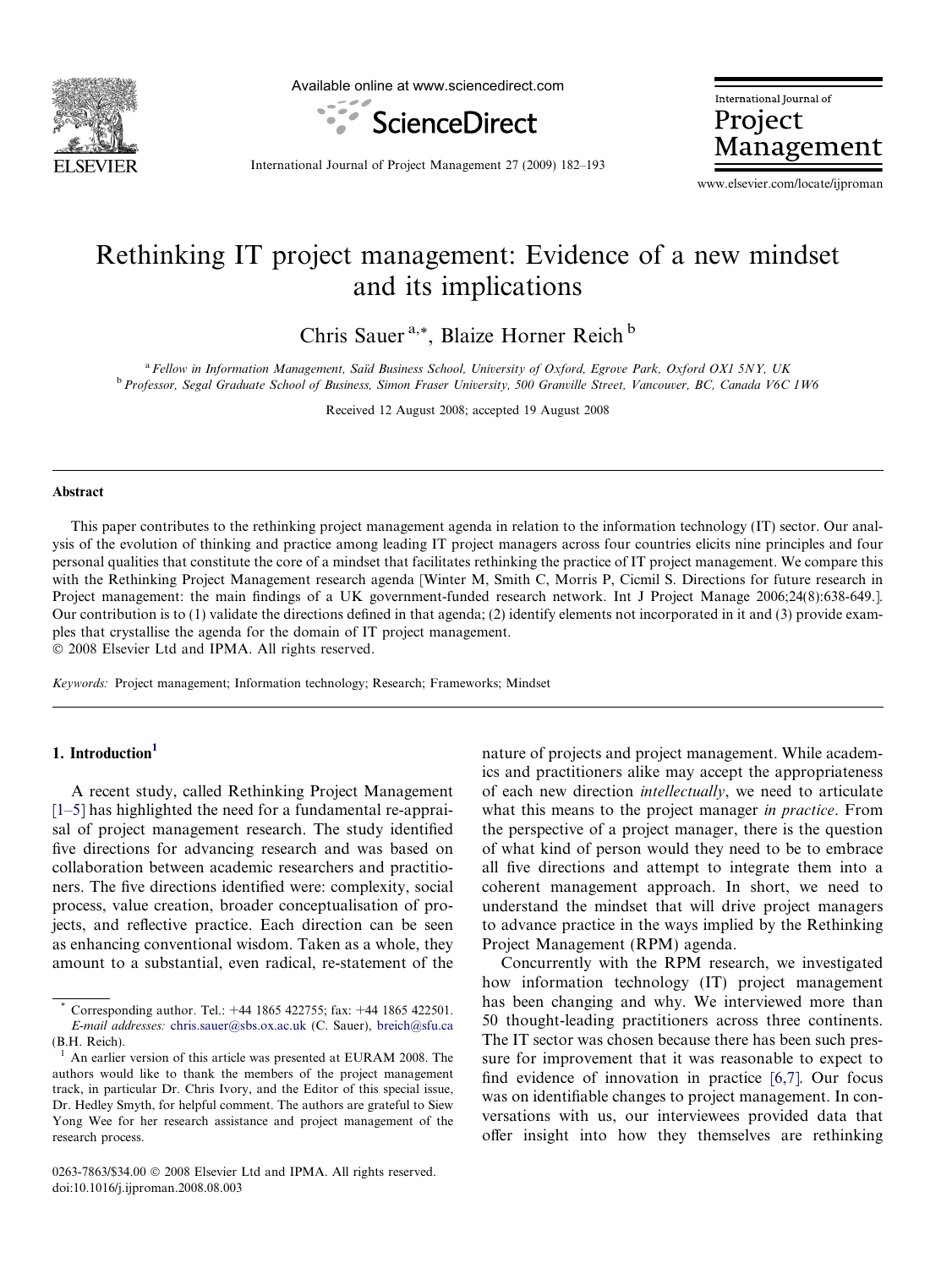project management. We distil what they told us into key principles and qualities of an emerging new mindset and compare it with the results from the RPM research.

The RPM researchers suggest that the agenda they have published is not definitive and may be refined, elaborated, supplemented or challenged. The contribution of this article to the emerging research agenda is to:

- 1. Validate the directions defined in their agenda from our research in the IT sector.
- 2. Advance the agenda by identifying elements not obviously incorporated in the five directions.
- 3. Provide concrete examples that help to crystallise the agenda for one important project management domain  $-$ IT.

In positioning our findings in terms of a mindset, the article's contribution to practice is to:

1. Show how project managers have to think if they are to adopt an expanded and more sophisticated view of project management.

In Section 2, we justify our use of the five directions of the RPM framework as a basis for structuring our findings. We also describe research findings that support our view that IT is an important sector to examine both in its own right and as a lead indicator for other sectors. In Section [3,](#page--1-0) we describe our research and show that it is appropriate to analyse it in terms of a new mindset. Then, in Section [4,](#page--1-0) we describe our results as a set of principles of the new mindset and show that they support the RPM framework. We condense these principles into four personal qualities that help practitioners rethink IT project management. We propose two further directions for the RPM research agenda. Finally, we identify practical applications of our understanding of the new mindset.

### 2. Background

This section provides background in terms of relevant research and clarifications of terminology. We use the Rethinking Project Management research as a framework by which to structure our findings about IT project management. We discuss the notion of mindset. We clarify what we mean by IT project management and describe prior research findings that motivate our targeting the IT sector.

### 2.1. Rethinking Project Management as a framework for analysis

The conclusions of RPM can be summarised in terms of a set of directions for research [\[1\].](#page--1-0) They are positioned as representing aspirations for future development of knowledge and practice. However, since they are drawn from collaborations between academics and practitioners, they can

be interpreted as early indications of how thinking and practice are actually developing. Individually and taken together, these directions represent a more expansive understanding of project management. They represent an addition to the conventional wisdom of an action-based perspective on project management characterised by PMBOK. Fig. 1 summarises the new directions suggested by the RPM project. It depicts projects as an economic (value-focused) and social process as well as an action process. It shows the space of project management as being open to broader conceptualisation. It depicts complexity as a characteristic that spans both the project's structure and processes and its environment.

Rethinking Project Management starts with a new appreciation of the complexity of projects. It moves us beyond the use of the lifecycle as the only correct way of viewing projects. It takes us toward a more pluralistic approach that values multiple ways of constructing and interpreting what projects are about, what is going on within them, and what techniques and approaches may be appropriate for managing them.

An appreciation of projects as social processes takes us beyond the view of project processes as solely instrumental. Projects are not usefully viewed as the deterministic playing out of physical laws but are better seen as involving autonomous human actions based on various human, organisational and institutional interests that help harness our ability to combine socially to achieve more in a group structure, such as a project, than on our own.

Focus on value creation marks a shift away from the focus on product creation as the end goal; now the goal is organisational benefit. Focus on value creation does not imply that the project manager should be expected to go as far as to harvest the value. Rather, project management should be carried out in the light of the value-creating purposes for which the project was originally conceived or which become apparent over time.

The move to a *broader conceptualisation* of projects is in part a consequence of the recognition that projects are socially constructed. This enables researchers and practitioners to flex the boundaries within which stakeholder and



**Broader Conceptualisation of Projects**

Fig. 1. Combining rethinking project management research directions with the traditional approach to projects.